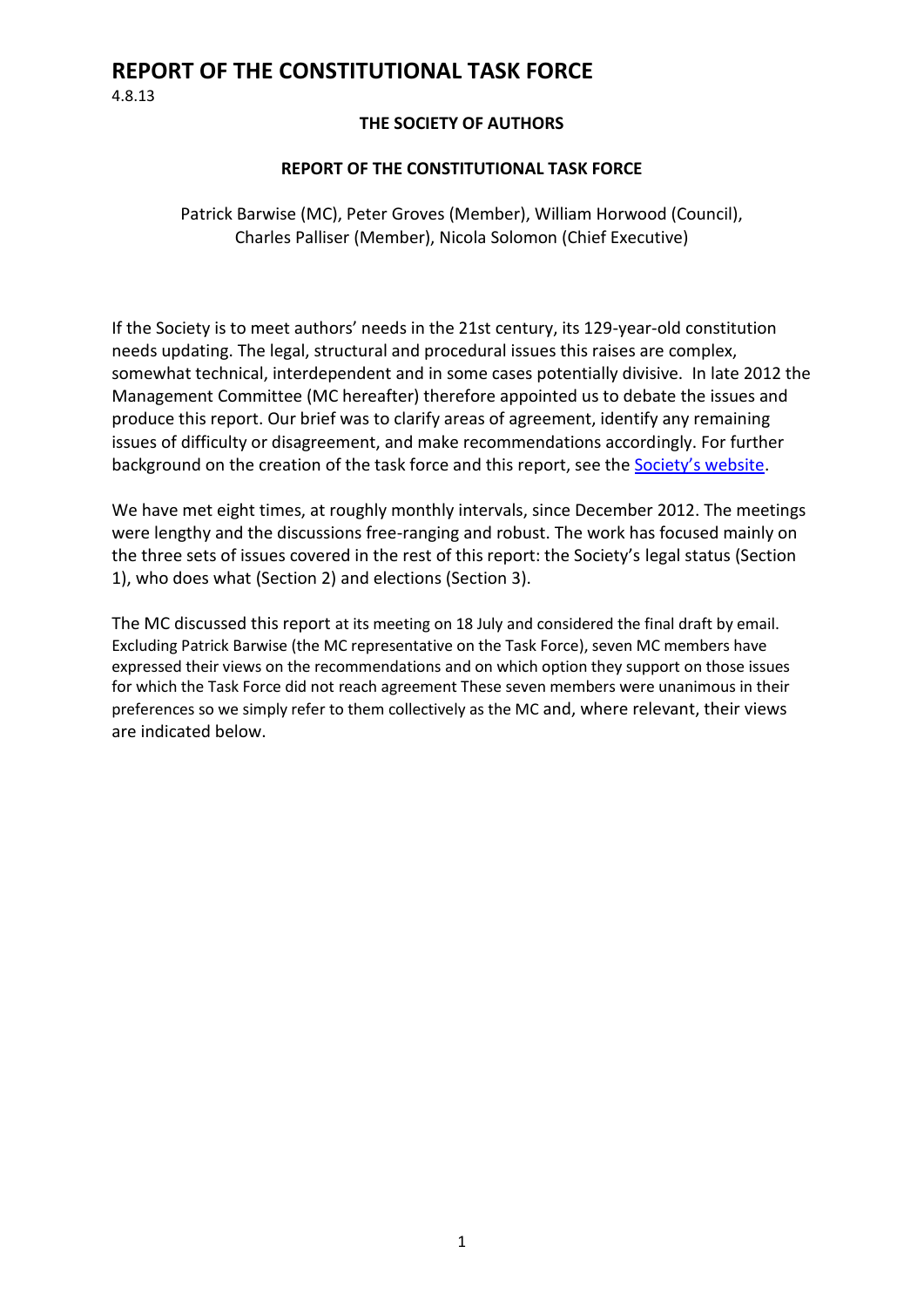4.8.13

#### **1 The Society's Legal Status**

The key legal issue is to find a constitutional arrangement that best suits the Society. We start from a tricky position. The Society is a private company limited by shares. It is not a charity but it is a trade union. However, as a trade union it is a special case, in legal parlance, a 'Special Register' body under the Industrial Relations Act 1971, which exceptionally allowed trade unions incorporated as companies to retain their status.

This means that the Society does not have to comply with all the rules that govern trade unions, for example on elections, but also that if its trade union status is to be preserved care will have to be taken to avoid any change to its corporate identity that might jeopardise this privileged position. This then raises the question, why remain a trade union?

#### **Why remain a trade union?**

Being a trade union enables us to bargain collectively on behalf of our members. This would otherwise be an unlawful restraint of trade and might also breach competition law. The Society negotiates on behalf of its members with, notably, the BBC. Losing the ability to do this would be significant for many members. Moreover, the changes taking place in the publishing industry might well require the Society in future to undertake more activities of this nature.

As a Special Register body, the Society enjoys the same privileges as other trade unions. The list of Special Register bodies was frozen in 1974 when the 1971 Act was repealed. Therefore if we wish to continue as a company while still retaining trade union status we have to retain the existing company. The arrangement described below will ensure that the shares are clearly held on behalf of the members and votes are cast according to their will expressed in ballots and general meetings. Retaining the Society's present corporate structure avoids any complications about losing trade union status.

### **The number of shareholders**

**.** 

At present the shares are vested in the members of Council, who hold them on an implied trust for the membership as a whole.<sup>1</sup> Custom and practice dictate that the 72 shareholders (i.e. the Council members) cast their votes as directed by the Society's members.

Given that the shareholders are really no more than a device to comply with company law, acting entirely as instructed by the Society's members, there are no implications for the democratic governance of the Society if we reduce their number to something more manageable, and select shareholders who will remain able to do the job for an extended period of time. The shareholders will enter into a formal shareholders' agreement or trust

 $1$  The proposal put forward last year was to issue shares to all members of the Society, but this would be expensive and bureaucratic. A private limited company is not the most appropriate structure for the participation of 9,000 members. Indeed, until relatively recently the number of members of a private limited company was limited to 50. A company with thousands of members would normally be a public limited company – but for regulatory reasons, apart from anything else, this is not something the Society can contemplate. Some members have also raised concerns about becoming shareholders – even though there would be no risks attached.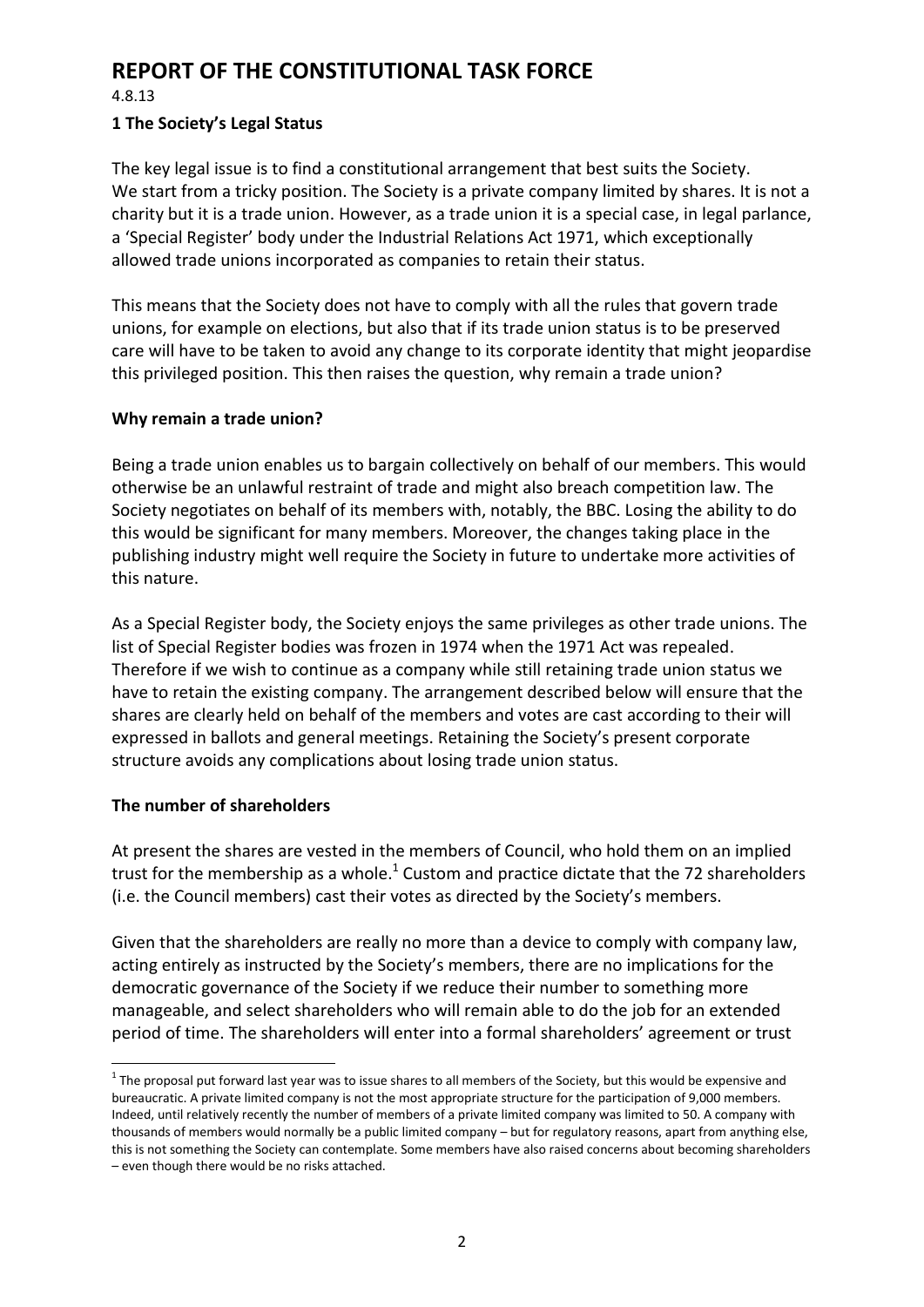#### 4.8.13

deed under which they agree to vote as the members direct. We propose to retain the current arrangements whereby if the Company is wound up its assets must be transferred to an organisation with similar objects.

### **We and the MC recommend:**

- i) Continue as a Special Register trade union and a company limited by shares,
- ii) The shares are held by three trustees or nominees of whom one should be the President, another the Treasurer (an honorary professional appointment with no axe to grind) and the third a member of Council chosen by the President. We imagine that this is likely to be a former Chair, though that should not be a requirement.

With three shareholders, even if one is unable to act for some reason, the other two will be able to take any actions that may be necessary.

#### **Other options we considered**

We considered four other options: a company limited by guarantee, an industrial and provident society, a co-operative, and a fully-fledged trade union. We rejected these for the reasons given in the Appendix.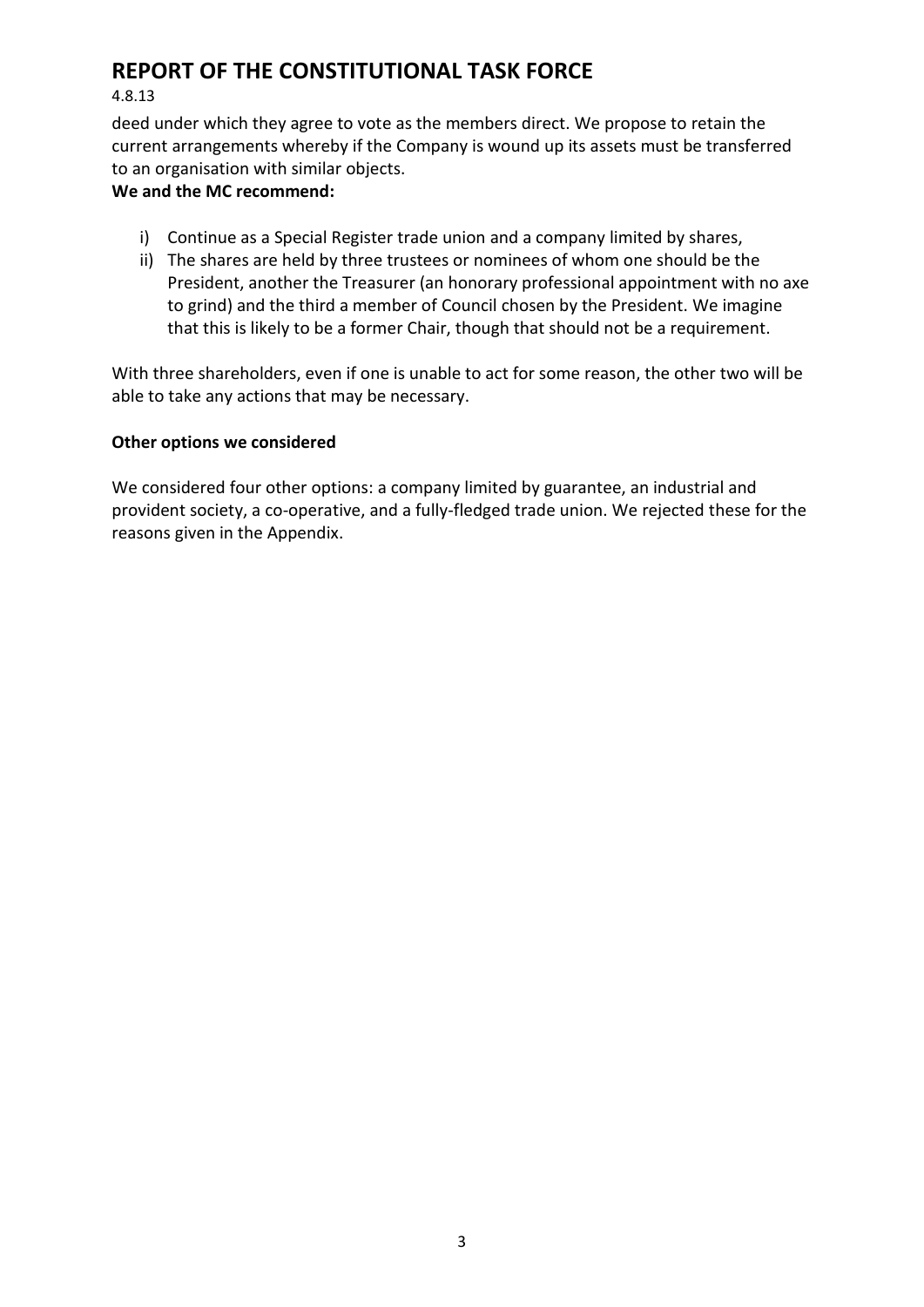4.8.13

#### **2 Who Does What**

### **2.1 Sovereignty and General Meetings:**

**We and the MC recommend**: there should now be a formal acknowledgement that sovereignty lies with the members, who have delegated certain powers to the Management Committee for the Society's day-to-day running. The MC and all other organs of the Society – namely the President and Council, Groups, and staff – are accountable to, and involving of, the members at a General Meeting and, as far as is practicable, between meetings.

### **We and the MC recommend**:

- i) 35 members of the Society may convene an Extraordinary General Meeting to take place at a date not earlier than one month or later than three months from the date of notice,
- ii) The MC or any MC member or 15 other members of the Society may propose a resolution to be voted upon at an already scheduled General Meeting with at least two weeks' notice.

# **2.2 The Management Committee:**

At present the MC has 12 elected members who serve for a term of three years. This term is renewable but custom and practice have meant that people serve for a single term. All major policy and strategy decisions are taken by the MC. It is the board of directors of the company and meets about six times a year.

### **We and the MC recommend**:

- i) As at present the MC is elected by and answerable to the members,
- ii) It has executive authority within the Society and policy changes have to be approved by it,
- iii) It remains the board of directors of the company, meeting about six times a year,
- iv) Its agendas, papers, minutes and decisions are published in as timely and transparent a way as possible on the Society's webpages (except that matters that are confidential for commercial, legal or personal privacy reasons are redacted).

### **MC members' expenses:**

**We and the MC recommend**: members of the MC are entitled to the reimbursement of expenses. They may in future receive remuneration if that is agreed by an ordinary resolution of the general meeting.

Unlike ALCS, the Society does not remunerate Committee members though it does pay expenses. There is a case for giving Committee members an honorarium in the way that some countries (e.g. Denmark and Germany) do for visiting writers. So attendance at a Committee meeting would automatically generate a standard payment for which no formal request or justification is asked.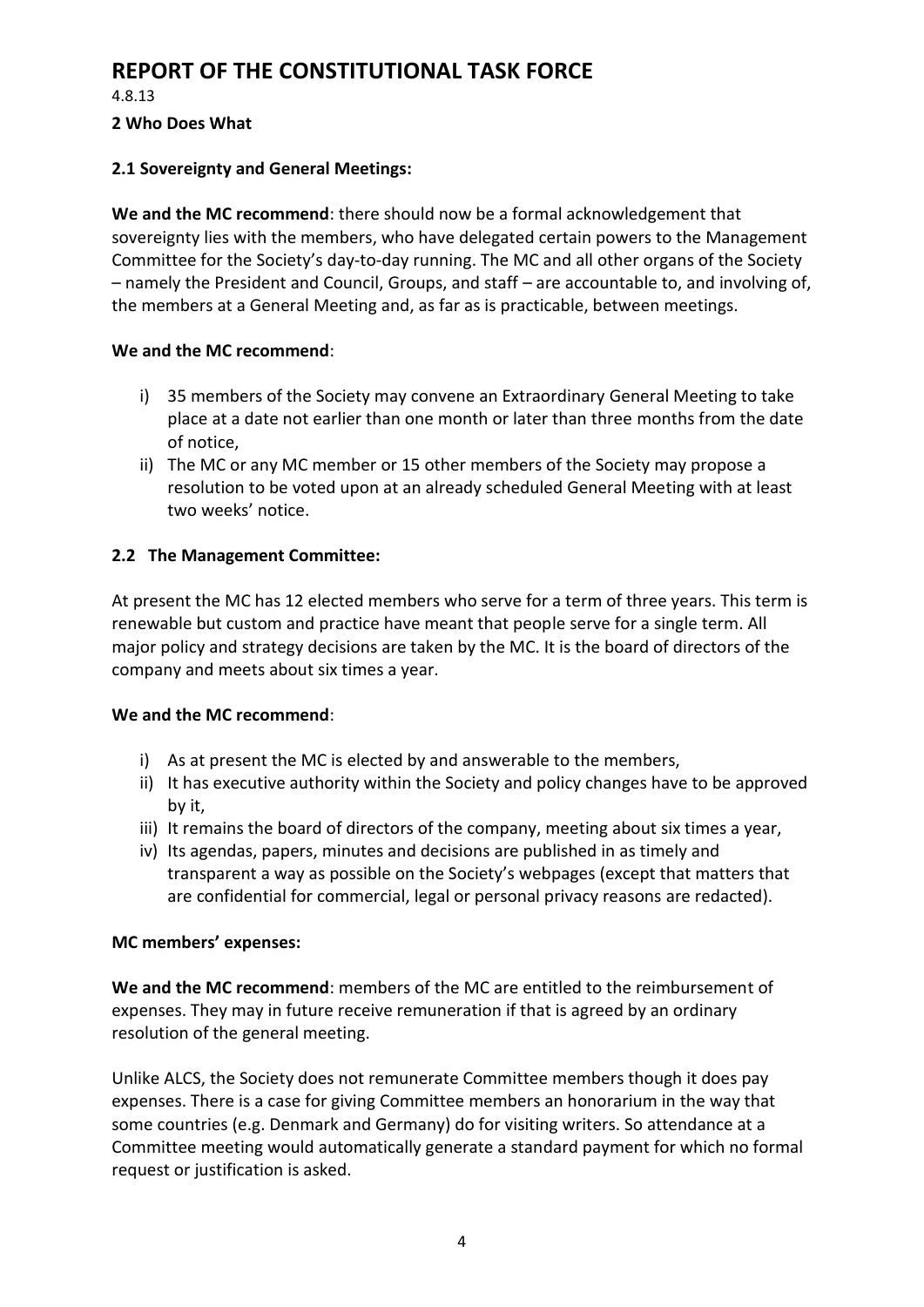4.8.13

Advantage: this might be a (small) extra incentive for younger/poorer authors to stand for election.

Disadvantage: even a token payment would be expensive for the Society. Assuming an honorarium of £100 per meeting attended and an average number of meetings the MC would cost £7,200 a year; with the Group Chairs included that rises to £10,200; and including sub-groups with over 500 members and an honorarium of £75 per meeting attended, the additional cost would be £18,000 a year. The Society does not have any outside income: all its money comes from members' subscriptions. Each fee of £100 would be more than the entire annual subscription of one member. On balance therefore the Task Force (*with CP dissenting*) and the MC do not recommend paying Committee members fees in addition to expenses.

### **Length of time on Committee:**

An increase from the current three to four years would increase the time MC members spent as experienced and effective members of the committee but would make it harder to recruit people willing to serve and reduce the flow of new MC members.

### **We and the MC therefore recommend:**

- i) the current three-year term is retained,
- ii) MC will do more to mentor and involve new MC members so they can get up to speed more quickly.

# **2.3 The Chair of the Management Committee:**

### **We and the MC recommend:**

- i) The Chair chairs the Management Committee although that function may be delegated to another MC member in the Chair's absence,
- ii) The Chair is responsible for implementing the decisions of the MC and the other committees and sub-committees, and works closely with the Chief Executive (CE) to that end,
- iii) The Chair is also a public face of the Society. He or she plays a key role as an ambassador for the Society and comments on its behalf on broad policy issues and/or specific issues on which he/she has been fully briefed,
- iv) The Chair formally appraises the CE each year after consulting the members of MC, staff and Council and selected outside partners. An invitation is posted to the website inviting soundings from members,
- v) The Chair is, ex-officio, a member of the Finance Sub-Committee which recommends the remuneration of the Chief Executive and agrees with the CE the recommended pay-envelope for other staff and, in broad terms, how that will be allocated among the staff. That recommendation is discussed by the MC, which either approves it or may decide on a new settlement,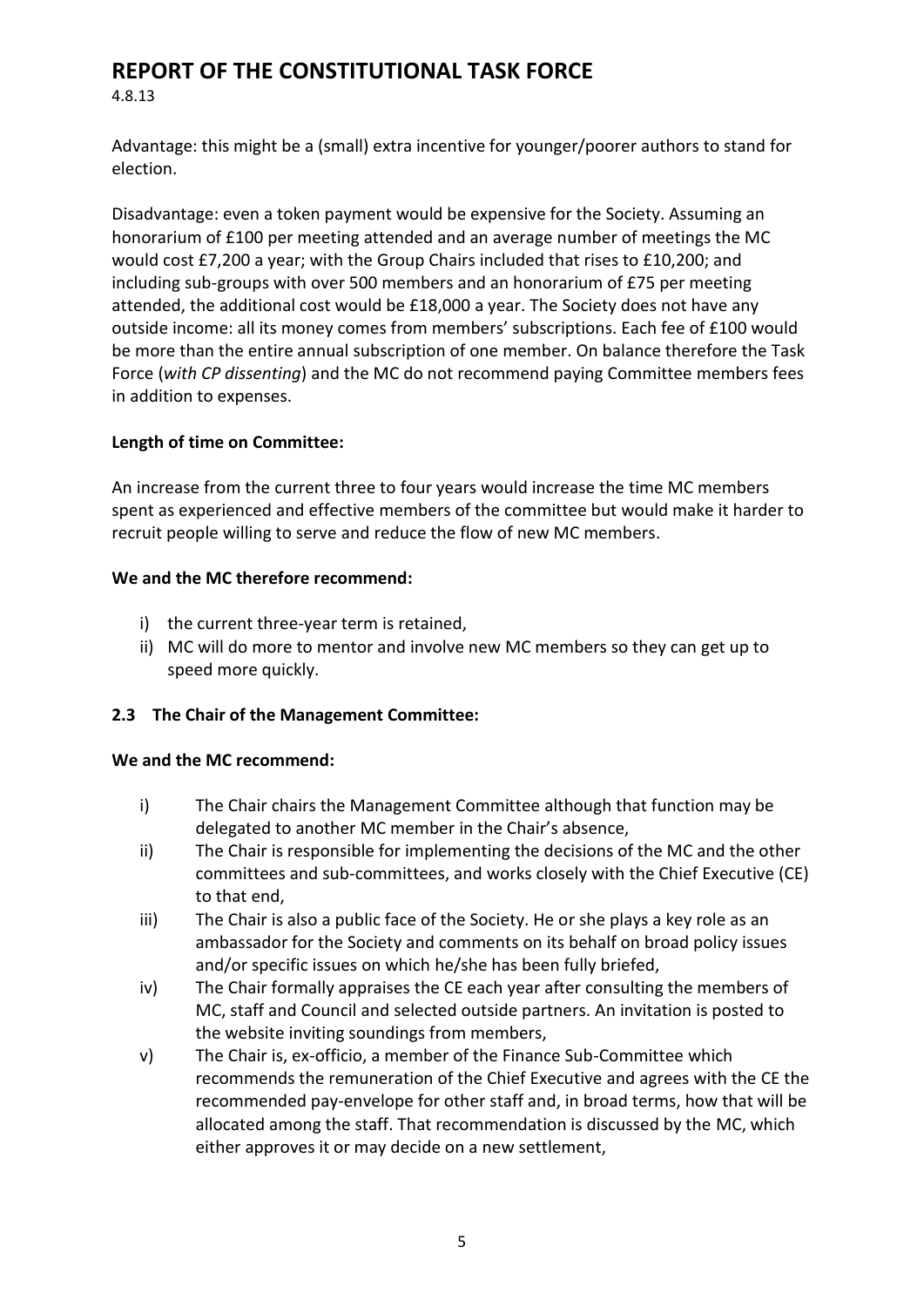4.8.13

vi) The Chair chairs the AGM/EGM – although that function may be delegated to another member of the MC in the Chair's absence.

## **Expenses and remuneration of the Chair:**

**We and the MC recommend:** the Chair is entitled to the reimbursement of expenses. The Chair may in future receive remuneration if that is agreed by an ordinary resolution of the general meeting.

## **2.4 The Council**

At present the Council members (together with the MC) are the Society's shareholders and oversee the MC. But assuming that the Society's share ownership is switched to three individuals only, as recommended in Section 1 above, other Council members will no longer be shareholders. If that happens there are three main options for the Council:

**Option 1:** the Council is abolished.

Advantage: it simplifies the Society's structure.

Disadvantage: the Society loses the counsel of experienced authors (many of whom have served on the MC or as Chair) – and also the prestige that a published list of the Council adds to the public perception of the Society.

**Option 2:** the Council becomes wholly nominal. Council membership becomes a position of dignity without authority.

Advantage: we retain the public acknowledgement of such distinguished writers being members.

Disadvantage: we lose the ultimate safeguarding of the constitution.

### **We and the MC recommend:**

**Option 3:** the Council becomes an 'upper house' of 'Members of Council', with the sole but important substantive function of defending the constitution, assets, and aims of the Society. Council would act only if it believed those were under threat. In addition, one option for electing the President is for this to be one of Council's roles (see Section 3.3 below). Our other recommendations (all of which are agreed by MC) are as follows:

- i) Council Members are appointed by the MC subject to formal ratification at the AGM,
- ii) They are appointed for a ten-year term with unlimited reappointment,
- iii) The figure of 'up to 60 members' in the existing constitution is gradually reduced (while at the same time new members are appointed),
- iv) Members of the MC are no longer ex officio Council members,
- v) The Council holds an annual meeting timed in relation to the AGM, to take place within, say, a week of the AGM,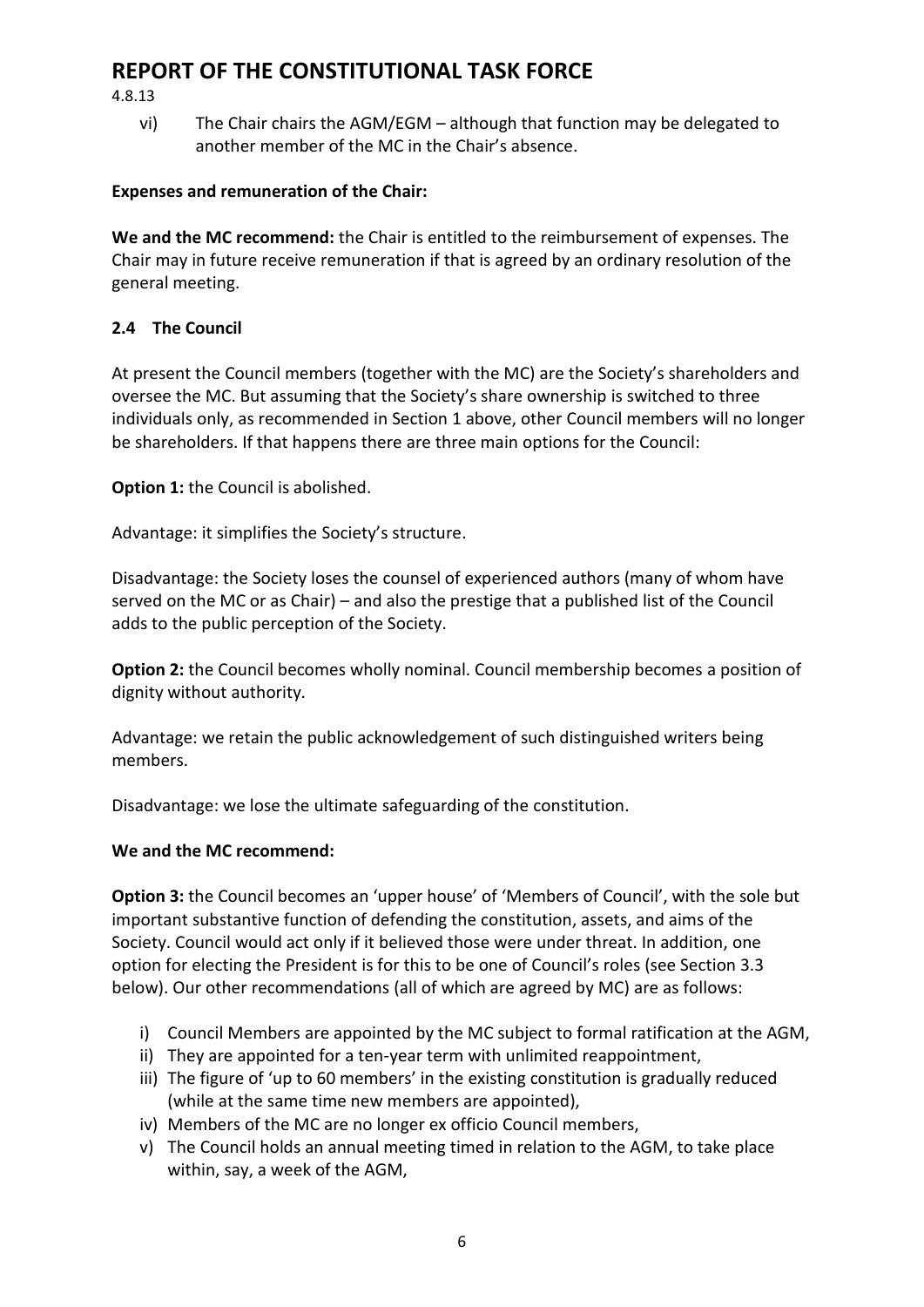4.8.13

- vi) The President chairs the Council,
- vii) Outside its annual meeting, the President may convene the Council if he or she believes its function of 'defending the constitution, assets, and aims of the Society' is at issue,
- viii) A quorum of five Council members may convene it on the same terms.

Advantages: the Society would retain the asset represented by a body of distinguished writers. In the event of extreme (and highly unlikely) circumstances, there would be an ultimate safeguard of the Society's interests.

Disadvantages: abolishing the Council or making it wholly nominal would be marginally simpler.

### **2.5 The President**

### **We and the MC recommend:**

- i) The President plays a key role as an ambassador for the Society and comments on the Society's behalf on broad policy issues and/or specific issues on which he or she has been fully briefed,
- ii) He or she has no powers to act on behalf of the Society or to commit the Society to any course of action or expenditure unless specific authority has been delegated by the Management Committee,
- iii) If the Council becomes an 'upper house' acting as a constitutional safeguard as we recommend (see 2.4 above), the President becomes the chair of the Council and has the power to convene it in its role as a constitutional safeguard. (This would be a change from the somewhat anomalous present situation whereby the Chair, and not the President, chairs the Council),
- iv) The term is for five years and the President may serve for a second term only,
- v) Anyone standing for the office of President is already a member of the Council.

### **2.6 Groups**

The Society has a number of subsidiary groups based on identifiable shared professional interests. These groups are serviced by the staff of the Society and are active in initiating policy ideas and helping MC keep in touch with the full range of professional interests across the membership. They also provide significant value for many members as a source of personal contacts, mutual support, and specialist events.

### **We and the MC recommend:**

- i) As at present, the Chairs of the largest groups attend MC meetings ex officio where they participate in the discussions, but do not vote, and also report to MC on their groups' activities and concerns,
- ii) There is a definition of 'the largest groups' in the form of a percentage. Normally any group representing more than 5% of members (about 450) has such a right,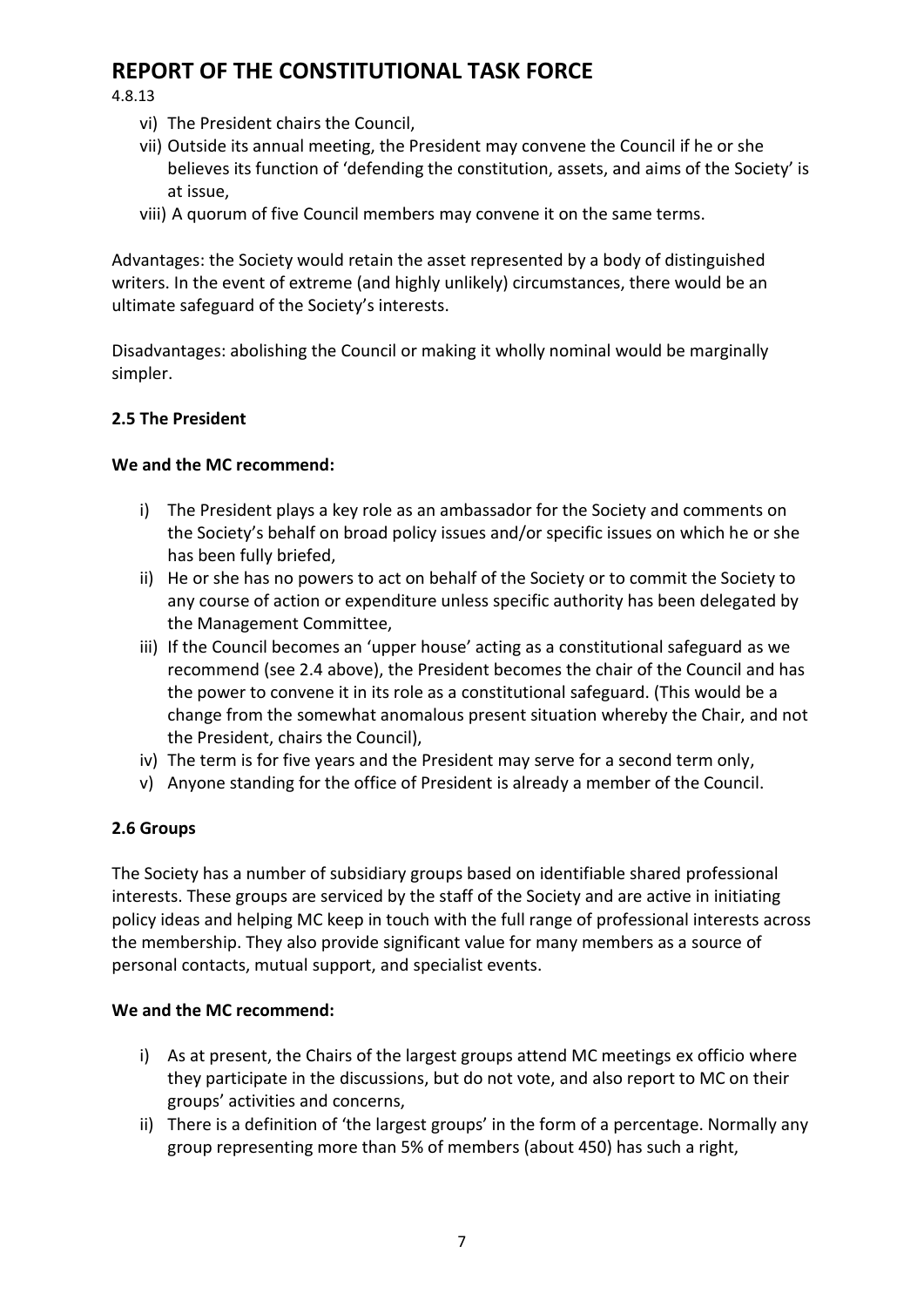4.8.13

- iii) MC can, on an ad hoc basis, invite Chairs or representatives of other groups to attend MC meetings,
- iv) MC agrees a standard constitution for the groups.

# **2.7 The Chief Executive (CE):**

Since the Society's incorporation in 1884 the person responsible for the day to day running and management of the Society's affairs has been variously known as 'Secretary', 'General Secretary' and now 'Chief Executive'. The current title was adopted by MC in 2012 to bring it into line with general current practice and external stakeholders' expectations.

**We and the MC recommend**: as at present, the CE is appointed by the MC which determines the terms and remuneration of that post and, through its Chair, annually appraises the person appointed. The CE is responsible to the MC for the financial and legal administration of the Society and the associated charitable trusts, and for the provision of services to members and the smooth running of the office.

### **2.8 The Finance Sub-Committee and the Treasurer:**

### **We and the MC recommend**:

As at present,

- i) The Finance Sub-Committee has oversight of all issues relating to the Society's finances and is answerable to the MC,
- ii) It is chaired by the Chair of the MC,
- iii) The other ex-officio members are the Treasurer and the CE,
- iv) The Treasurer is an honorary, non-voting, non-elected position and s/he attends the MC,
- v) The Treasurer is appointed by MC for a five-year term subject to reappointment by the MC for any number of terms,
- vi) The position of Treasurer is held by a qualified accountant who need not be a member of the Society,
- vii) In addition to the three ex-officio members, the Finance Sub-Committee continues its practice of co-opting at least one other suitably qualified individual as the need arises.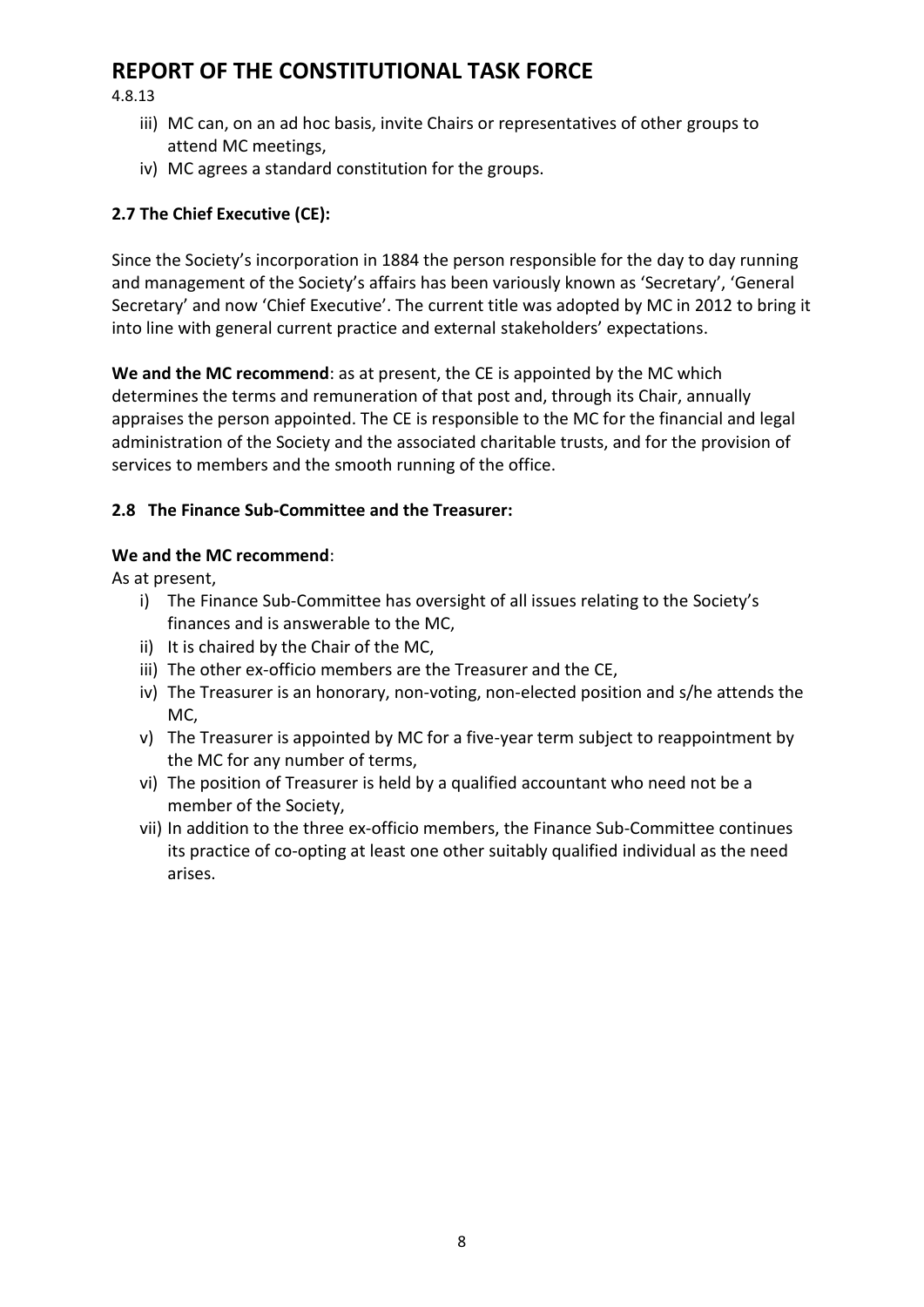4.8.13

### **3 Elections**

### **3.1 Election of the Management Committee**

The role of the MC (Articles 14 & 15 of the existing Articles of Association) is to conduct and manage the business of the Society subject to review by the AGM and the Council. Put simply, the key function of the MC's members (individually and collectively) is to ensure that the Society is run properly for the benefit of all members. Their election is therefore of great importance.

The Committee consists of 12 members, each elected for three years. Four members retire each year and four new ones are elected. (Arts 16 – 18).

### **The current system**

Society members are informed in first quarter of the year of the identity of retiring MC members and (in the weeks after that) of nominations for the vacancies. The nominations can be made by the existing MC (including those who are retiring) or by any two Society members. If only the same number of candidates as the number of vacancies is nominated, those candidates are duly elected. If the number of nominations is greater, a balloted election takes place. The process takes about four months, members being notified of the results at the subsequent AGM.

In practice what has usually happened is that throughout the year the MC invites suggestions for nominees. At its January meeting the MC considers a long list of potential nominees (suggested by members and staff as well as members of the MC) and produces a shortlist by secret ballot. Shortlisted individuals are approached in order of the number of votes received and asked whether they would be willing to be put forward as a Management Committee nominee for election. The names of those who agree to stand as MC nominees are published in the spring issue of The Author and an invitation to general members to make further nominations is issued. In recent decades only two elections (in 2011 and 2013) have been contested.

Advantages: the vacancies do get filled (in contrast to some arts organisations where they often do not); a mix of members, representing different aspects of the writing profession as well as diversity of age and experience, can be nominated; members perceived to have relevant experience and the ability and willingness to contribute, can be suggested; potentially effective members who would be unlikely to stand without prompting can be invited to serve.

Disadvantages: in years of no contest, members have no direct influence over who represents them; the system opens the door to the perception that undue influence by the CE and MC members is possible; the appearance of 'official' candidates may discourage others from standing; when there is a contest the Committee's nominees may have an advantage.

We considered four options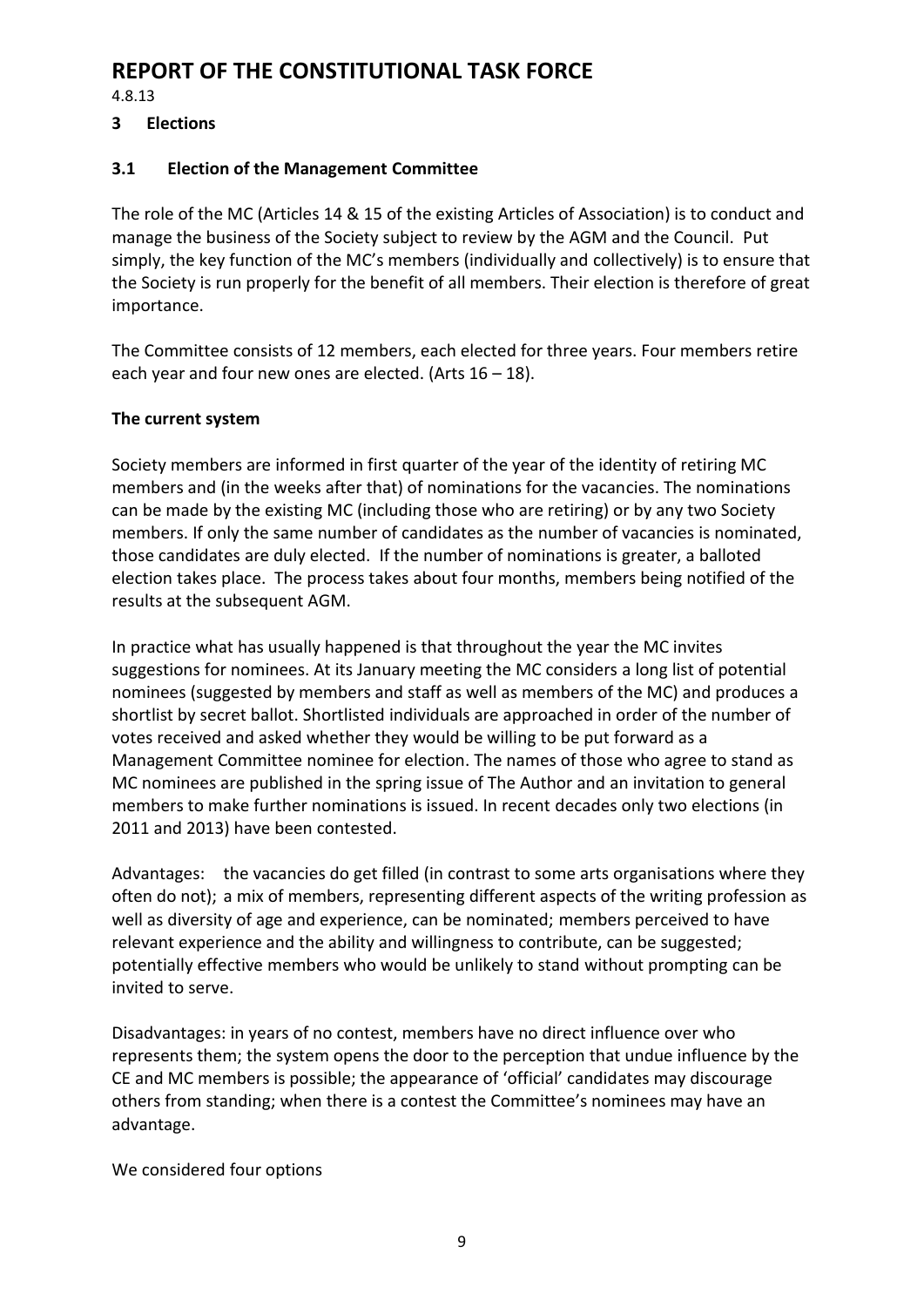4.8.13

#### *(a) The current system*

### *(b) The 'forced contest' approach*

This means that most of the present system is retained but the MC is required to nominate more candidates than the number of vacancies, thus forcing a ballot whether or not others are nominated

Advantages: the vacancies still get filled; the wider membership gains a degree of direct control.

Disadvantages: good candidates are likely to be put off because of the inevitability of a contested election: it would be more difficult and time-consuming to identify more candidates and get them to stand. This system would cost more than the current system while retaining most of its other disadvantages.

### *(c) The 'open contest' approach*

This is the familiar procedure adopted by many organisations, including PEN International and the Writers' Guild. Vacancies are filled by an election of members nominated by other members with no formal input from the ruling body.

#### **CP, PG and WH favour this approach.**

Advantages: this approach is more democratic and transparent than the current system; it offers a genuinely level playing field; only committed candidates are encouraged to stand; it also encourages younger, less well-established authors to stand.

Disadvantages: the vacancies may not get filled; good candidates may be unwilling to stand; even if the vacancies do get filled, those elected may not represent the whole profession; this system is time-consuming and expensive to administer.

### *(d) The 'starred list' approach*

Here 'other member' nominations are invited before the MC's nominations are made public. The MC can nominate any number of candidates up to the number of vacancies. All the nominations are announced together, with a contest if there are more nominations than places. The MC's nominations are identifiable in the list of candidates only by being starred or stated to be MC nominations.

#### **PB , NS and the MC favour this approach.**

Advantages: the MC still gets to choose a suitable mix of candidates, but the membership is not unduly influenced or pre-empted by early, official announcements; because the MC can nominate fewer candidates than the number of vacancies, this system is flexible and could evolve towards the 'open contest' approach if the evidence over time is that plenty of candidates are coming forward.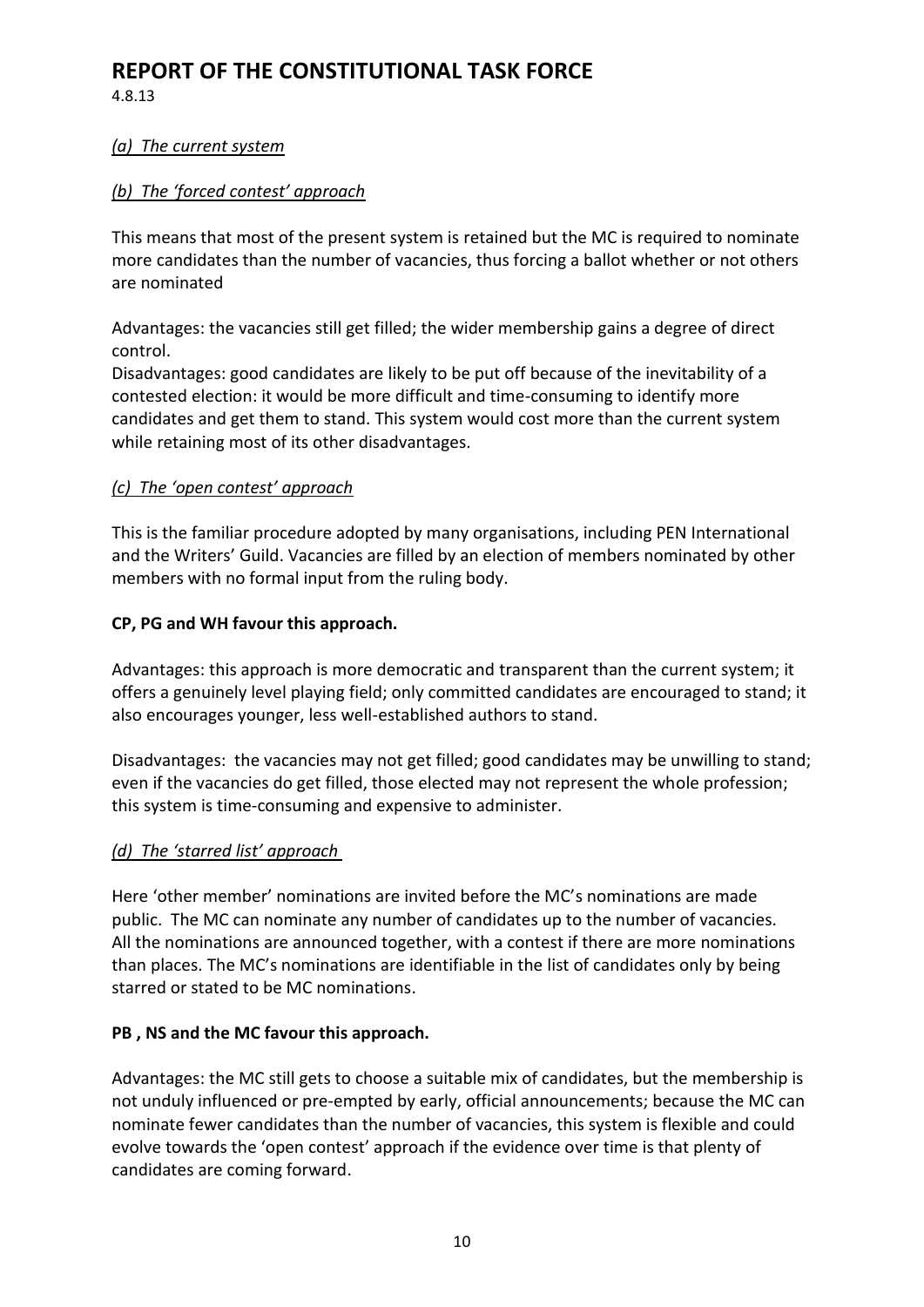4.8.13

Disadvantages: this system is more democratic than the current one but less than the open system.

The MC will discuss this option further and may suggest refinements or an amended system. **Whichever procedure is adopted, we and the MC recommend:**

- (i) MC members need have been members of the Society for a minimum of three months prior to nomination,
- (ii) Elections should continue to be subject to a rigorous, fair, scrutinised and transparent election process in line with company and trade union law. Clear notice will be given. Election is by scrutinised postal ballot, with ratification at the AGM. Eligibility requirements are made clear,
- (iii) The Rules should state that for each election, candidates will present 500 word statements. In addition current members of the MC who will be remaining on the committee will present 250 word statements. This will allow Members to have a sense of the balance of the committee,
- (iv) The MC may co-opt up to three non-voting members for a term of up to two years, renewable once. This will allow specific gaps in knowledge to be filled,
- (v) The MC may co-opt voting members to fill a gap in the case of retirement or death, but only until the next election. The MC has the option to fill casual vacancies either by co-option or by election, or to leave them empty until the term would have ended had the incumbent not died or retired (which may be preferable as it maintains the regularity of the system of four members retiring each year).

# **Elections hustings**

The TF (*CP and PG dissenting*) and the MC agreed that hustings, whether at a meeting or online, are not appropriate for MC elections. It would not add any useful indication of who might be the best candidates and many people who would make effective MC members would be dissuaded from standing if there were a hustings process.

# **3.2 Election of the Chair of the MC**

We considered four options:

### *1) Continuing with the present system.*

At present the MC follows the process described in Article 20 of the existing constitution: 'At the first meeting of the Committee of Management after every annual election of members of the Committee, a Chairman of the Committee of Management shall be elected. The outgoing Chairman shall be eligible for re-election.' Advantages: MC members are in a good position to know who is likely to make an effective Chair; the process is efficient in terms of time and cost.

### **PB and NS and the MC favour this option.**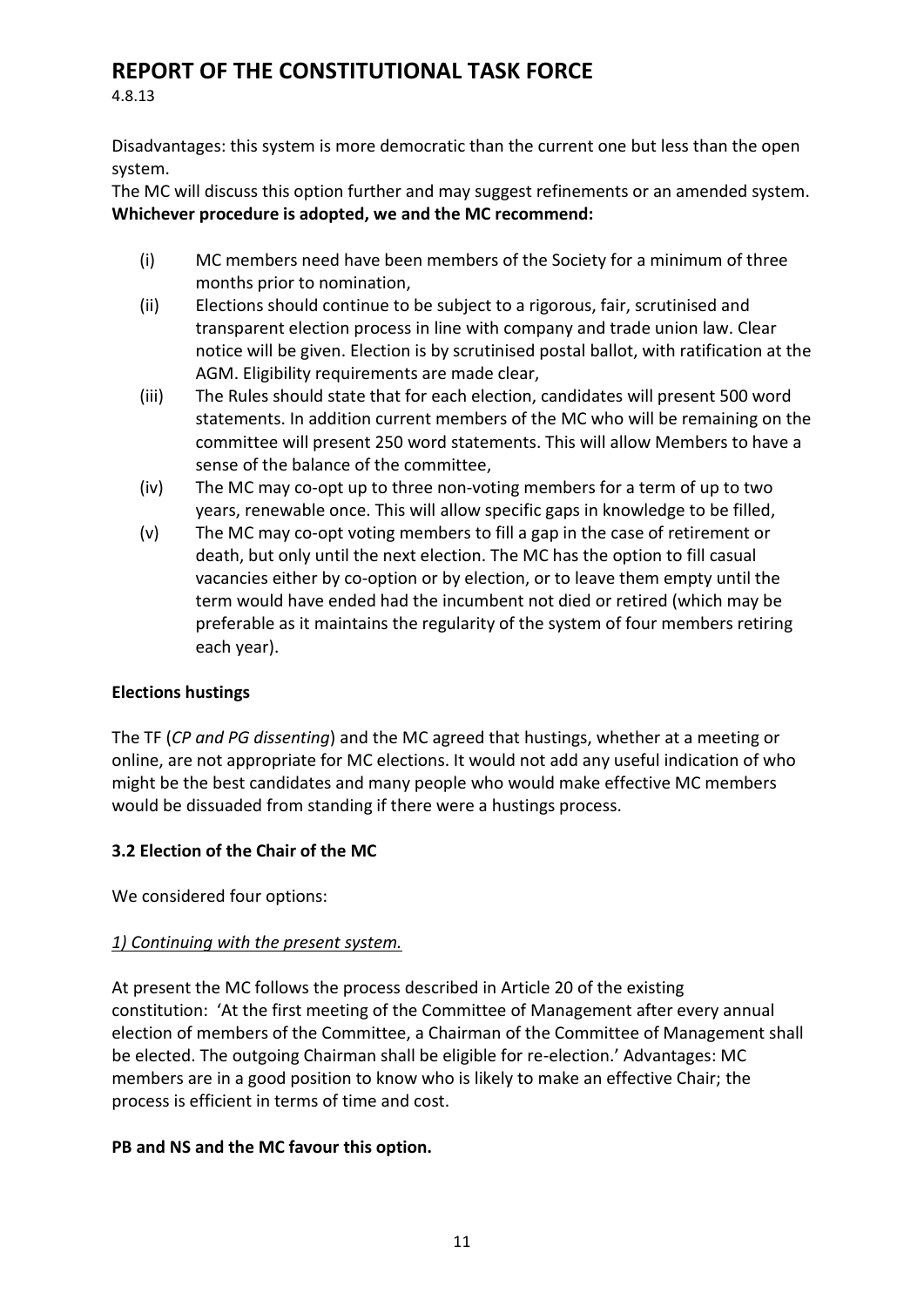#### 4.8.13

### **WH favours this option if the Chair's role and responsibilities remain much as they are at present but would favour direct election if the responsibilities are widened.**

Disadvantages: since the Chair does so much more than simply chair meetings of the MC, there is an argument that the rest of the membership should have some direct input into his or her election.

## *2) The 'ratification option'*

Under this option, the MC nominates the Chair from among its members and that nomination has to be ratified by a vote of all members, with the requirement that the candidate secure a majority of votes cast.

Advantages: it gives all members a direct say in the filling of the most important unpaid office in the Society.

Disadvantages: there would be a hiatus between nomination and ratification; there would be a cost in time and money; good candidates might be discouraged from standing; nonratification would lead to a new process having to be started.

# *3) The 'open but conditional election option'*

Under this option, any member of the Society may be nominated and elected as Chair subject to the following conditions: he or she should already be on the MC and have served for a year, or have served at least two years on one of the qualifying Groups' Committees, within the previous five years, or have served a term on the MC within the previous five years.

Advantages: it gives members a decisive voice in the filling of the most important office in the Society.

Disadvantages: there would be a hiatus between nomination and ratification and a cost in time and money; good candidates might be discouraged from standing; MC members will typically be in the best position to know who is likely to make an effective Chair and that experience would be lost.

# *4) The 'open election option'*

Under this option, any member of the Society may be nominated and elected as Chair who has been a full member of the Society for three years.

# **CP and PG support Option 4 and, failing that, Option 3.**

Advantages: it gives members an even more decisive voice in the filling of the most important office in the Society than under option 3.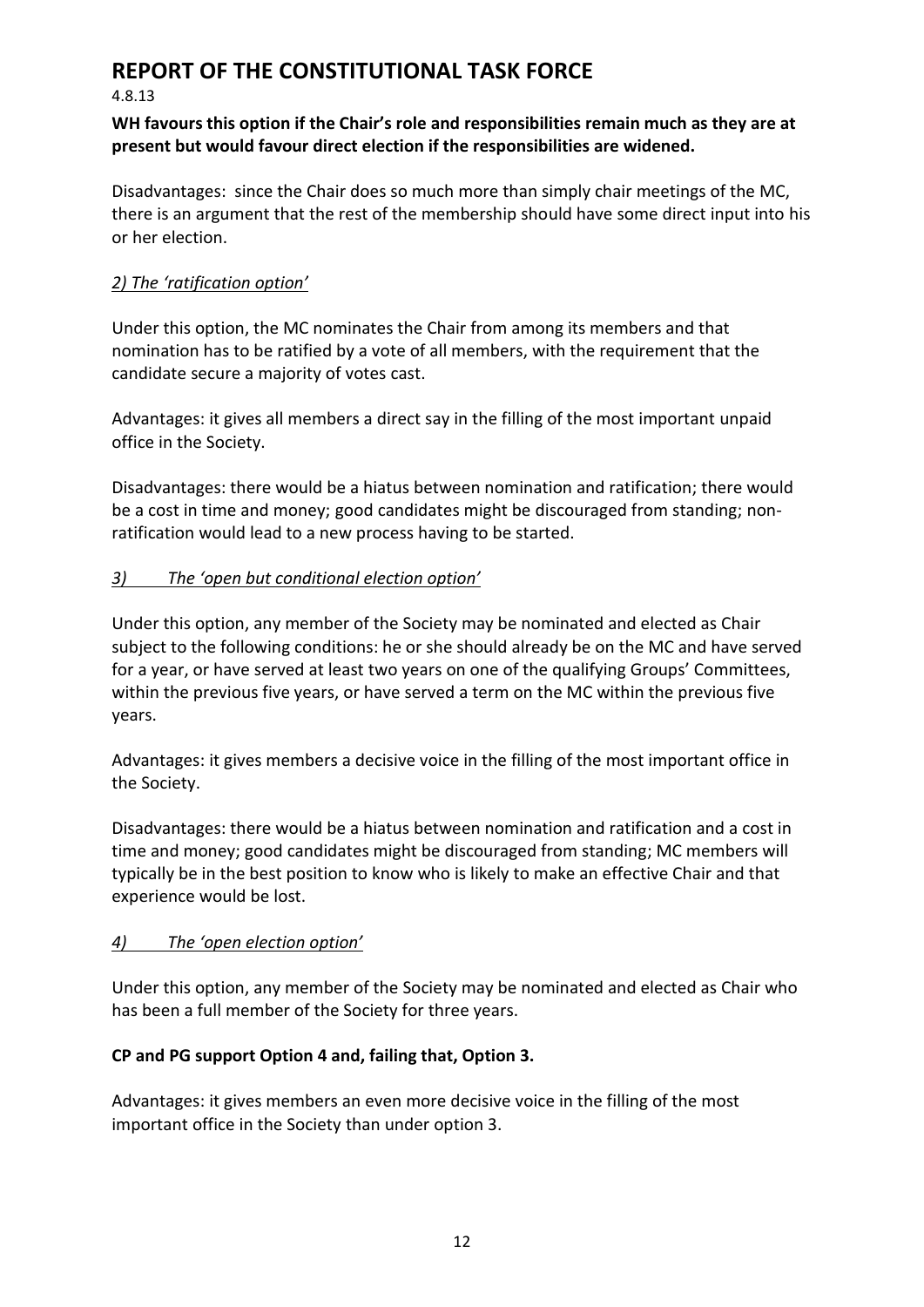4.8.13

Disadvantages: there would be a hiatus between nomination and ratification and a cost in time and money; good candidates might be even more likely to be discouraged from standing than under option 3; MC members will typically be in the best position to know who is likely to make an effective Chair and that experience would be lost.

Under Options (3) and (4) by which the Chair is elected by all members, there would need to be rules for the nomination of candidates: We suggest that:

- i) A candidate for election to the Chair must be nominated by three members of the Society,
- ii) If more than one candidate is nominated, election is by ballot of the whole membership. Candidates are expected to issue an election statement outlining their qualifications for election,
- iii) The ballot for the Chair takes place at the time of the ballot for new members of the MC.

# **3.3 Election of the President**

At present the Council elects the President for life as a mark of honour that at the same time reflects prestige on the Society.

The election of the President:

Option 1

As at present members of the Council continue to elect the President. Advantage: The members of Council will typically be in the best position to judge who would make an effective President. Disadvantage: The majority of members have no input into that decision.

# **PB, NS, WH and the MC recommend this option.**

Option 2) At least two candidates for the President are nominated by the MC and then elected by all the members.

Advantage: The members feel that they have played a role in the choice of this important position.

Disadvantage: Potential candidates might be deterred. There is a cost in time and money. The Council will have no say in the election of the President.

An open election may deter the best candidate from standing.

It may be difficult to find two candidates of sufficient calibre prepared to stand in an open election."

# **CP and PG recommend this option:**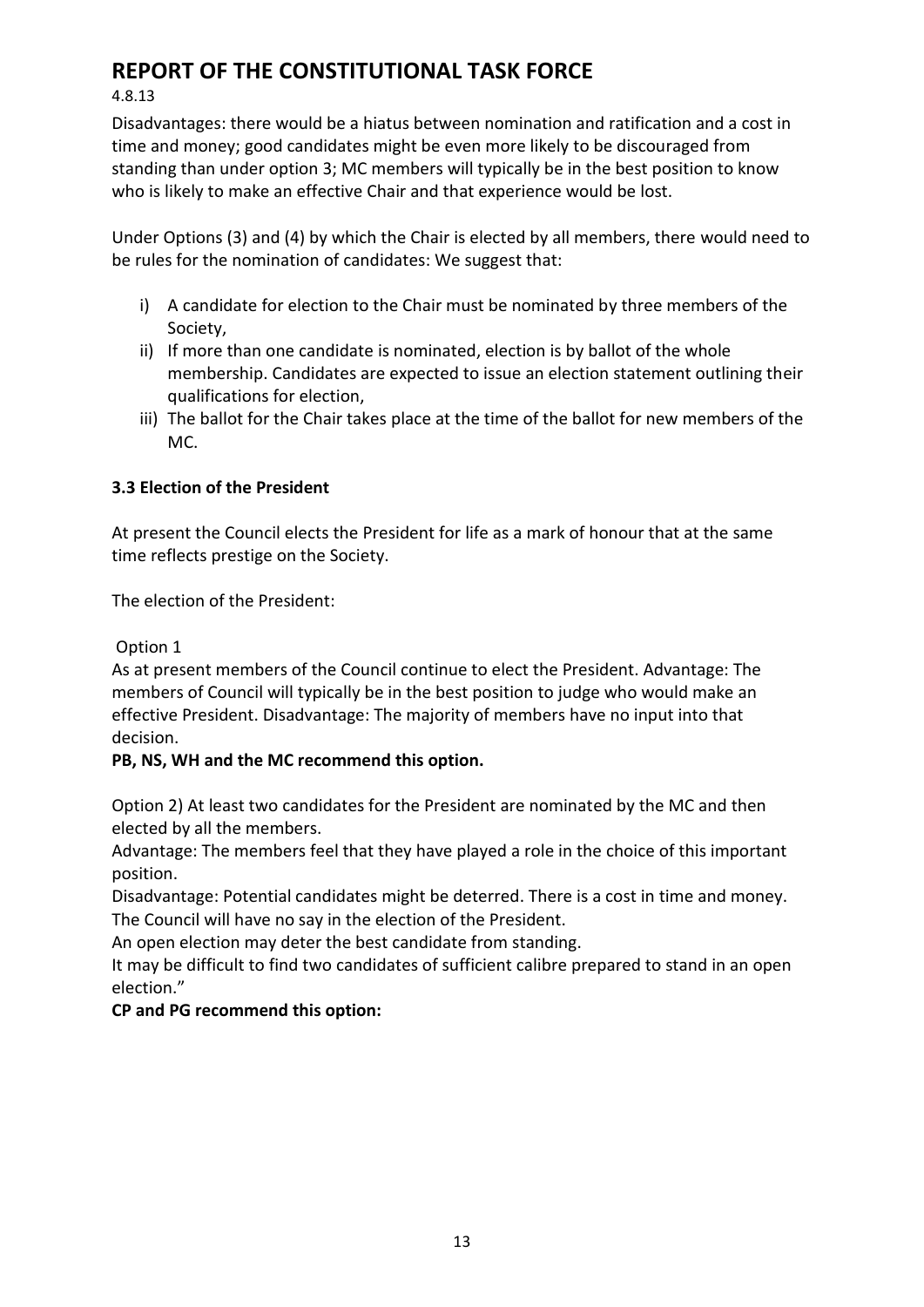4.8.13

### **Appendix: Alternative Options for the Society's Legal Status**

These are the options for the Society's legal status that we considered and rejected (see Section 1).

# *(a) A Company Limited by Guarantee*

A company limited by guarantee is, other things being equal, the most suitable corporate structure for a membership organisation, especially a not-for-profit one. Instead of owning shares, members simply guarantee to contribute a certain sum to the assets of the company if it becomes insolvent and are easily released from the obligation when they leave. There are no shares to transfer, only a list of members to maintain. A company limited by guarantee could easily be incorporated. It could serve as the holding company for the existing private limited company, the shares in which would be transferred to the new company. There would therefore be no need to transfer assets and update contracts.

However the new company would not and could not be a Special Register body and the old company would be at risk of losing its trade union status because it would no longer be performing the function of a trade union. The problems might not be insuperable, but we could see no advantage in assuming the potentially substantial extra costs and compliance burden of setting up a second company, which would be a device in the same way as the nominees mentioned above would be.

### *(b) An Industrial and Provident Society (IPS)*

IPSs are registered (but not necessarily regulated) by the Financial Conduct Authority as opposed to being registered at Companies House. They are suitable structures for cooperatives and mutual organisations, but as the Society is not trading and does not provide financial services to its members we do not consider registration as an IPS to be the right course. It would not be possible for a trade union to be an IPS or vice versa, so to take this approach would entail losing that status. If we chose to go down this route it would also be expensive, partly because IPSs are outside the experience of most company lawyers.

# *(c) A Co-operative*

Some members have expressed a preference for a co-operative, but that expression has no precise legal meaning: a co-op may be a company limited by guarantee, an industrial and provident society, or all sorts of other things. The distinguishing features of co-operatives are ownership by the members and distribution of profits to them. A straightforward private company limited by shares could do this. As the Society is non-profit-making, it is not appropriate to think in terms of co-operatives. However, the principle of ownership by the members is a sound one, which we and the MC recommend achieving by means of a trust or shareholder agreement.

# *(d) A fully-fledged Trade Union*

A final possibility would be to create a new trade union (rather than a Special Register union). The only real differences in the legal regime that we would have to live under are that the President and the General Secretary would have to be elected by the members, as would even non-voting members of the Management Committee. However, under our current legal status, if we decide at any time to make these elected posts, this can be done